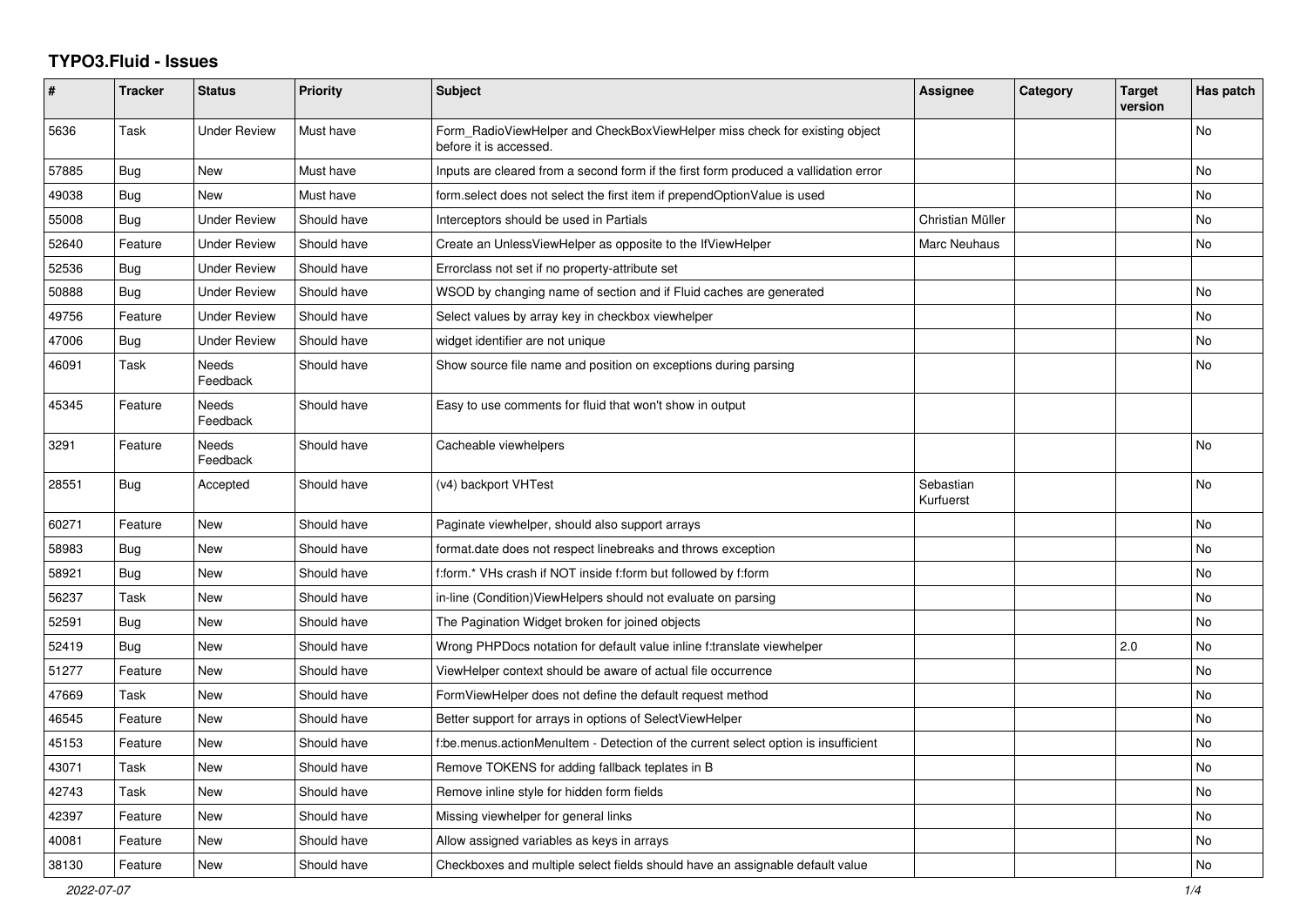| ∦     | <b>Tracker</b> | <b>Status</b>       | <b>Priority</b> | <b>Subject</b>                                                                                              | <b>Assignee</b>        | Category | <b>Target</b><br>version | Has patch |
|-------|----------------|---------------------|-----------------|-------------------------------------------------------------------------------------------------------------|------------------------|----------|--------------------------|-----------|
| 37095 | Feature        | New                 | Should have     | It should be possible to set a different template on a Fluid TemplateView inside an<br>action               | Christopher<br>Hlubek  |          |                          | No        |
| 33215 | Feature        | New                 | Should have     | RFC: Dynamic values in ObjectAccess paths                                                                   |                        |          |                          | No        |
| 28554 | Bug            | New                 | Should have     | (v4) implement feature flag to disable caching                                                              |                        |          |                          | No        |
| 28553 | Bug            | New                 | Should have     | improve XHProf test setup                                                                                   |                        |          |                          | No        |
| 28552 | Bug            | New                 | Should have     | (v5) write ViewHelper test for compiled run; adjust functional test to do two passes<br>(uncached & cached) |                        |          |                          | No        |
| 28550 | Bug            | New                 | Should have     | (v4) make widgets cacheable, i.e. not implement childnodeaccess interface                                   |                        |          |                          | No        |
| 28549 | Bug            | New                 | Should have     | make widgets cacheable, i.e. not implement childnodeaccess interface                                        |                        |          |                          | No        |
| 13045 | Bug            | New                 | Should have     | Entity decode of strings are different between if-conditions and output of variable                         |                        |          |                          |           |
| 9514  | Feature        | New                 | Should have     | Support explicit Array Arguments for ViewHelpers                                                            |                        |          |                          |           |
| 9005  | Feature        | Accepted            | Could have      | Fluid Template Analyzer (FTA)                                                                               | Sebastian<br>Kurfuerst |          |                          |           |
| 48355 | Feature        | <b>New</b>          | Could have      | Assign output of viewhelper to template variable for further processing.                                    |                        |          |                          |           |
| 36559 | Feature        | New                 | Could have      | New widget progress bar                                                                                     |                        |          |                          | Yes       |
| 51239 | Bug            | <b>Under Review</b> | Must have       | AbstractViewHelper use incorrect method signature for "\$this->systemLogger->log()"                         | Adrian Föder           | Core     |                          | Yes       |
| 33551 | Bug            | New                 | Must have       | View helper values break out of a partial scope                                                             | Sebastian<br>Kurfuerst | Core     |                          | No        |
| 27607 | Bug            | <b>New</b>          | Must have       | Make Fluid comparisons work when first element is STRING, second is NULL.                                   |                        | Core     |                          | No        |
| 46257 | Feature        | <b>Under Review</b> | Should have     | Add escape sequence support for Fluid                                                                       |                        | Core     |                          | No.       |
| 33394 | Feature        | Needs<br>Feedback   | Should have     | Logical expression parser for BooleanNode                                                                   | <b>Tobias Liebig</b>   | Core     |                          | No        |
| 39990 | Bug            | New                 | Should have     | Same form twice in one template: hidden fields for empty values are only rendered<br>once                   |                        | Core     |                          | No        |
| 32035 | Task           | New                 | Should have     | Improve fluid error messages                                                                                |                        | Core     |                          | Yes       |
| 12863 | Bug            | New                 | Should have     | Attributes of a viewhelper can't contain a '-'                                                              | Sebastian<br>Kurfuerst | Core     |                          | No        |
| 4704  | Feature        | New                 | Should have     | Improve parsing exception messages                                                                          |                        | Core     |                          |           |
| 3481  | <b>Bug</b>     | New                 | Should have     | Use ViewHelperVariableContainer in PostParseFacet                                                           |                        | Core     |                          | No        |
| 62346 | Feature        | New                 | Could have      | f:comment should have high precende                                                                         |                        | Core     | 3.x                      | No        |
| 30555 | Feature        | New                 | Could have      | Make TagBuilder more extensible                                                                             |                        | Core     |                          | No        |
| 10472 | Feature        | New                 | Could have      | Fluid Standalone distribution                                                                               |                        | Core     |                          | No        |
| 7608  | Feature        | New                 | Could have      | Configurable shorthand/object accessor delimiters                                                           |                        | Core     |                          | Yes       |
| 1907  | Feature        | New                 | Could have      | Default values for view helpers based on context                                                            |                        | Core     |                          |           |
| 38369 | Bug            | New                 | Must have       | Resource ViewHelpers should not fall back to request package                                                |                        | View     |                          | No        |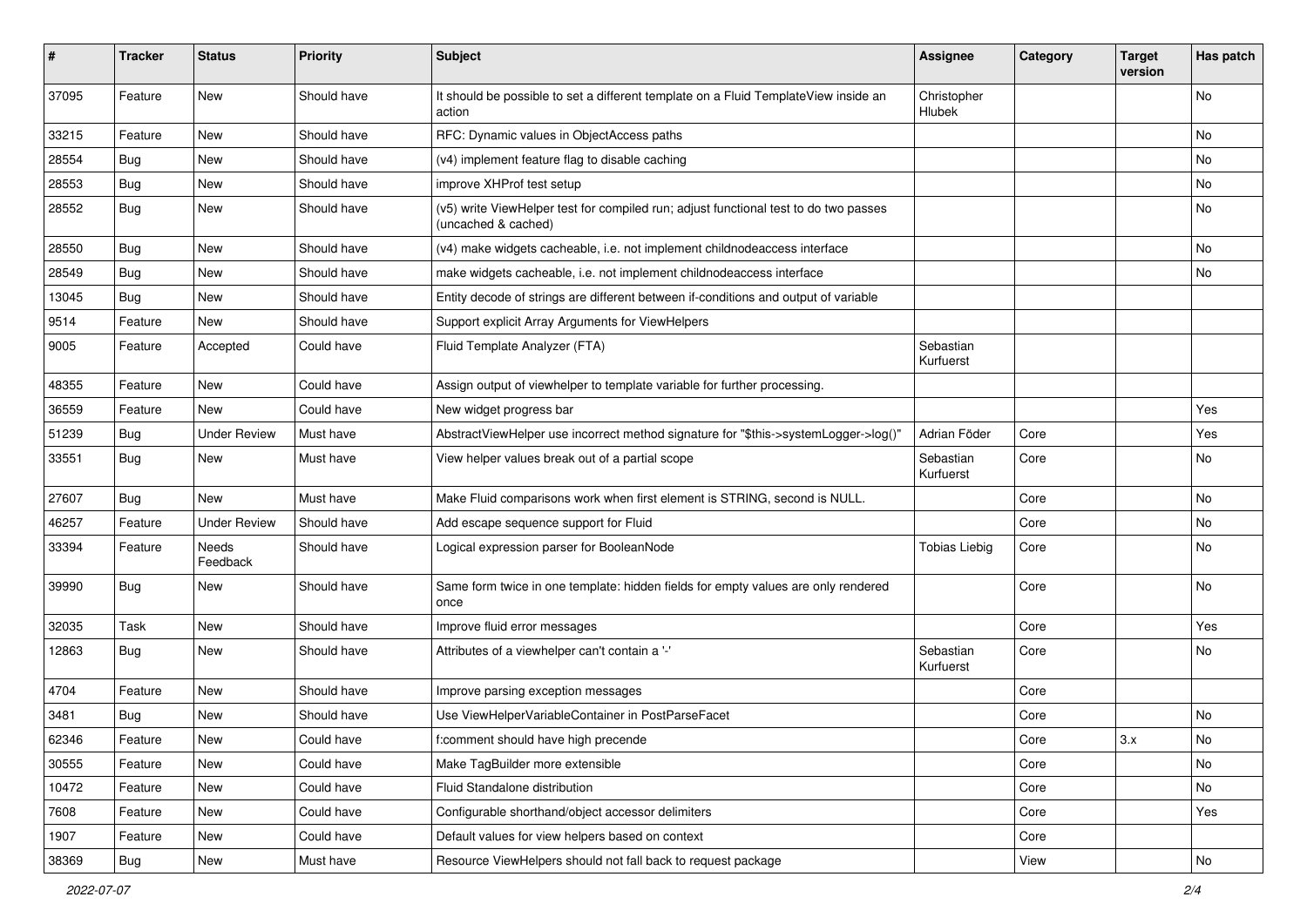| #     | <b>Tracker</b> | <b>Status</b>       | <b>Priority</b> | Subject                                                                      | <b>Assignee</b>             | Category           | <b>Target</b><br>version | Has patch     |
|-------|----------------|---------------------|-----------------|------------------------------------------------------------------------------|-----------------------------|--------------------|--------------------------|---------------|
| 46289 | Bug            | Needs<br>Feedback   | Should have     | Enable Escaping Interceptor in XML request format                            |                             | View               | 2.0.1                    | No            |
| 45394 | Task           | New                 | Should have     | Forwardport Unit test for standalone view                                    |                             | View               |                          | No            |
| 43072 | Task           | New                 | Should have     | Remove TOKENS for adding templates fallback in Backporter                    |                             | View               |                          | No            |
| 8989  | Feature        | Needs<br>Feedback   | Could have      | Search path for fluid template files                                         |                             | View               |                          | No            |
| 60181 | Feature        | New                 | Could have      | Caching mechanism for Fluid Views/Templates                                  |                             | View               |                          | No            |
| 59057 | Bug            | <b>Under Review</b> | Must have       | Hidden empty value fields shoud be disabled when related field is disabled   | <b>Bastian</b><br>Waidelich | ViewHelpers        |                          | No            |
| 33628 | Bug            | Needs<br>Feedback   | Must have       | Multicheckboxes (multiselect) for Collections don't work                     | Christian Müller            | <b>ViewHelpers</b> |                          | No            |
| 60856 | Bug            | New                 | Must have       | Target attribute not supported by the form viewhelper                        |                             | ViewHelpers        |                          | Yes           |
| 51100 | Feature        | New                 | Must have       | Links with absolute URI should have the option of URI Scheme                 |                             | ViewHelpers        |                          | No            |
| 40064 | Bug            | New                 | Must have       | Multiselect is not getting persisted                                         |                             | ViewHelpers        |                          | No            |
| 65424 | Bug            | <b>Under Review</b> | Should have     | SelectViewHelper must respect option(Value Label)Field for arrays            |                             | ViewHelpers        |                          | No            |
| 44234 | Bug            | <b>Under Review</b> | Should have     | selectViewHelper's sorting does not respect locale collation                 |                             | <b>ViewHelpers</b> | 2.1                      | No            |
| 43346 | Feature        | <b>Under Review</b> | Should have     | Allow property mapping configuration via template                            | Karsten<br>Dambekalns       | ViewHelpers        | 2.1                      | No            |
| 40998 | Bug            | <b>Under Review</b> | Should have     | Missing parent request namespaces in form field name prefix                  | Sebastian<br>Kurfuerst      | ViewHelpers        | 1.1.1                    | No            |
| 34682 | Bug            | <b>Under Review</b> | Should have     | Radio Button missing checked on validation error                             |                             | ViewHelpers        |                          | No            |
| 58862 | Bug            | Needs<br>Feedback   | Should have     | FormViewHelper doesn't accept NULL as value for \$arguments                  | <b>Bastian</b><br>Waidelich | ViewHelpers        |                          | Yes           |
| 36662 | Bug            | Needs<br>Feedback   | Should have     | Checked state isn't always correct when property is collection               | Kevin Ulrich<br>Moschallski | ViewHelpers        | 1.1.1                    | No            |
| 8491  | Task           | Needs<br>Feedback   | Should have     | link.action and uri.action differ in absolute argument                       | Karsten<br>Dambekalns       | ViewHelpers        |                          | No            |
| 5933  | Feature        | Accepted            | Should have     | Optional section rendering                                                   | Sebastian<br>Kurfuerst      | ViewHelpers        |                          | No            |
| 60003 | Feature        | New                 | Should have     | Add required-Attribute to f:form.password                                    |                             | ViewHelpers        |                          | No            |
| 54284 | Bug            | New                 | Should have     | Default Option for Switch/Case VH                                            |                             | ViewHelpers        |                          | $\mathsf{No}$ |
| 54195 | Task           | New                 | Should have     | Rename and move FormViewHelper's errorClass value, currently 'f3-form-error' | Adrian Föder                | ViewHelpers        |                          | No            |
| 49600 | Bug            | New                 | Should have     | f:form tag shown as a HTML on frontend                                       |                             | ViewHelpers        |                          | No            |
| 39936 | Feature        | New                 | Should have     | registerTagAttribute should handle default values                            |                             | ViewHelpers        |                          | No            |
| 37619 | Bug            | New                 | Should have     | Fatal Error when using variable in name attribute of Section ViewHelper      |                             | ViewHelpers        |                          | No            |
| 36410 | Feature        | New                 | Should have     | Allow templates to send arguments back to layout                             |                             | ViewHelpers        |                          | $\mathsf{No}$ |